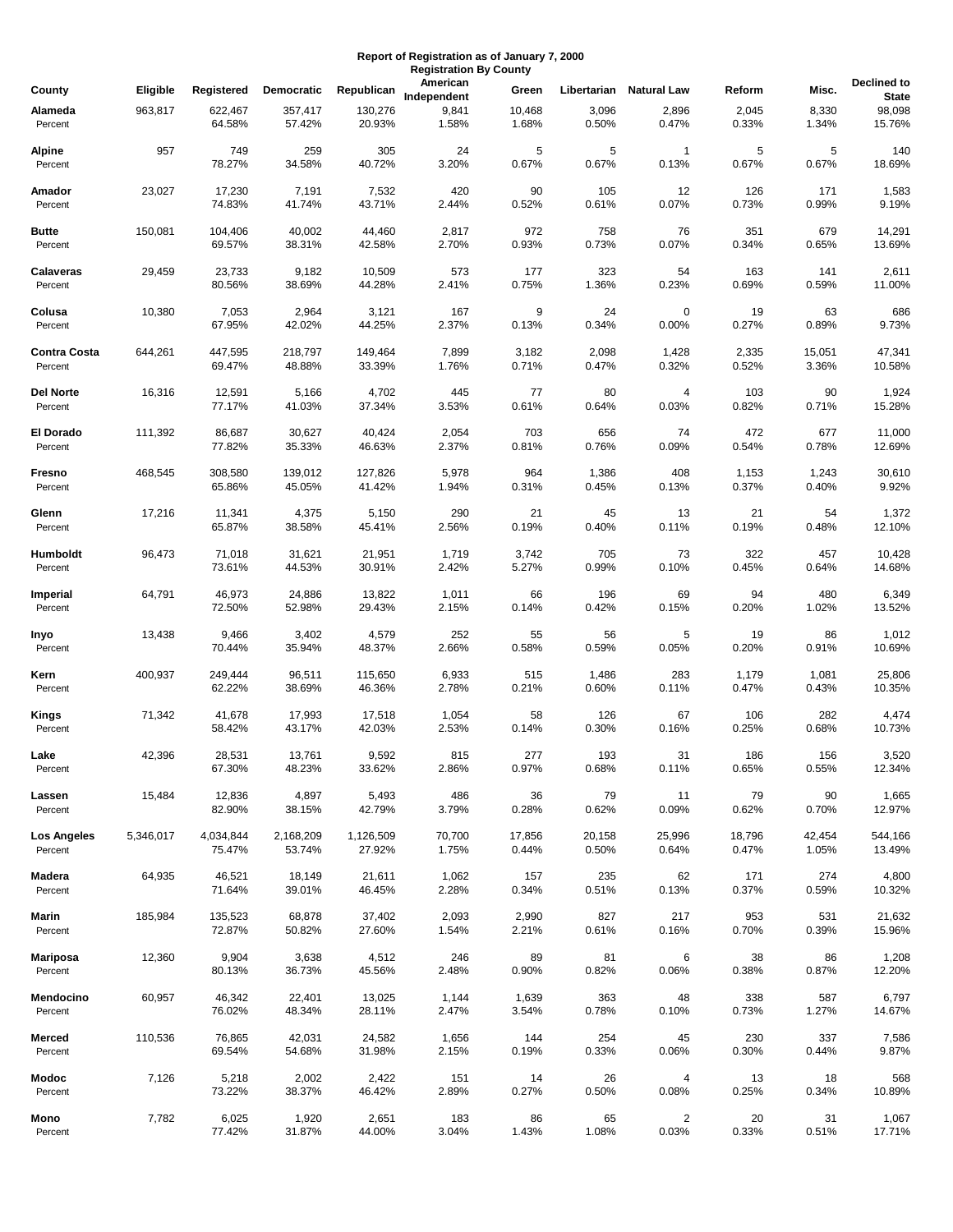## **Report of Registration as of January 7, 2000 Registration By County**

| County                      | Eligible  | Registered        | Democratic       | Republican       | American<br>Independent | Green          | Libertarian    | <b>Natural Law</b> | Reform       | Misc.          | Declined to<br><b>State</b> |
|-----------------------------|-----------|-------------------|------------------|------------------|-------------------------|----------------|----------------|--------------------|--------------|----------------|-----------------------------|
| Monterey                    | 241,296   | 142,479           | 70,058           | 45,914           | 3,035                   | 1,023          | 753            | 152                | 700          | 1,286          | 19,558                      |
| Percent                     |           | 59.05%            | 49.17%           | 32.23%           | 2.13%                   | 0.72%          | 0.53%          | 0.11%              | 0.49%        | 0.90%          | 13.73%                      |
| Napa                        | 90,839    | 64,766            | 30,558           | 22,583           | 1,396                   | 633            | 378            | 98                 | 311          | 584            | 8,225                       |
| Percent                     |           | 71.30%            | 47.18%           | 34.87%           | 2.16%                   | 0.98%          | 0.58%          | 0.15%              | 0.48%        | 0.90%          | 12.70%                      |
| Nevada                      | 69,138    | 54,974            | 18,317           | 24,937           | 1,147                   | 1,302          | 532            | 44                 | 592          | 211            | 7,892                       |
| Percent                     |           | 79.51%            | 33.32%           | 45.36%           | 2.09%                   | 2.37%          | 0.97%          | 0.08%              | 1.08%        | 0.38%          | 14.36%                      |
| Orange                      | 1,754,911 | 1,203,098         | 384,983          | 596,475          | 23,317                  | 4,375          | 8,349          | 4,637              | 9,021        | 5,807          | 166,134                     |
| Percent                     |           | 68.56%            | 32.00%           | 49.58%           | 1.94%                   | 0.36%          | 0.69%          | 0.39%              | 0.75%        | 0.48%          | 13.81%                      |
| Placer                      | 168,725   | 132,650           | 45,192           | 64,119           | 2,691                   | 835            | 872            | 77                 | 944          | 428            | 17,492                      |
| Percent                     |           | 78.62%            | 34.07%           | 48.34%           | 2.03%                   | 0.63%          | 0.66%          | 0.06%              | 0.71%        | 0.32%          | 13.19%                      |
| Plumas                      | 15,487    | 12,095            | 4,806            | 5,107            | 397                     | 68             | 67             | 3                  | 54           | 92             | 1,501                       |
| Percent                     |           | 78.10%            | 39.74%           | 42.22%           | 3.28%                   | 0.56%          | 0.55%          | 0.02%              | 0.45%        | 0.76%          | 12.41%                      |
| Riverside                   | 969,808   | 571,030           | 212,663          | 267,803          | 12,751                  | 1,498          | 3,279          | 1,553              | 4,182        | 6,607          | 60,694                      |
| Percent                     |           | 58.88%            | 37.24%           | 46.90%           | 2.23%                   | 0.26%          | 0.57%          | 0.27%              | 0.73%        | 1.16%          | 10.63%                      |
| Sacramento                  | 825,454   | 565,272           | 268,109          | 199,958          | 12,079                  | 3,714          | 2,942          | 1,202              | 4,030        | 3,310          | 69,928                      |
| Percent                     |           | 68.48%            | 47.43%           | 35.37%           | 2.14%                   | 0.66%          | 0.52%          | 0.21%              | 0.71%        | 0.59%          | 12.37%                      |
| San Benito                  | 29,457    | 23,982            | 11,154           | 8,479            | 587                     | 106            | 190            | 14                 | 142          | 160            | 3,150                       |
| Percent                     |           | 81.41%            | 46.51%           | 35.36%           | 2.45%                   | 0.44%          | 0.79%          | 0.06%              | 0.59%        | 0.67%          | 13.13%                      |
|                             |           |                   |                  |                  |                         |                |                |                    |              |                |                             |
| San                         |           |                   |                  |                  |                         |                |                |                    |              |                |                             |
| Bernardino                  | 1,063,531 | 628,356           | 268,947          | 255,761          | 16,165                  | 1,738          | 3,071          | 1,553              | 4,357        | 5,923          | 70,841                      |
| Percent                     |           | 59.08%            | 42.80%           | 40.70%           | 2.57%                   | 0.28%          | 0.49%          | 0.25%              | 0.69%        | 0.94%          | 11.27%                      |
| San Diego                   | 1,946,284 | 1,280,753         | 461,137          | 534,423          | 29,462                  | 6,733          | 10,315         | 14,302             | 14,314       | 7,099          | 202,968                     |
| Percent                     |           | 65.81%            | 36.01%           | 41.73%           | 2.30%                   | 0.53%          | 0.81%          | 1.12%              | 1.12%        | 0.55%          | 15.85%                      |
| San                         |           |                   |                  |                  |                         |                |                |                    |              |                |                             |
| Francisco                   | 525,183   | 465,992           | 266,989          | 64,096           | 8,261                   | 11,414         | 3,121          | 1,554              | 1,598        | 3,967          | 104,992                     |
| Percent                     |           | 88.73%            | 57.29%           | 13.75%           | 1.77%                   | 2.45%          | 0.67%          | 0.33%              | 0.34%        | 0.85%          | 22.53%                      |
| San Joaquin                 | 336,980   | 196,900           | 86,665           | 87,943           | 3,161                   | 496            | 929            | 144                | 534          | 3,831          | 13,197                      |
| Percent                     |           | 58.43%            | 44.01%           | 44.66%           | 1.61%                   | 0.25%          | 0.47%          | 0.07%              | 0.27%        | 1.95%          | 6.70%                       |
| San Luis                    |           |                   |                  |                  |                         |                |                |                    |              |                |                             |
| Obispo                      | 177,579   | 127,343           | 47,523           | 56,115           | 2,768                   | 1,447          | 907            | 256                | 654          | 2,005          | 15,668                      |
| Percent                     |           | 71.71%            | 37.32%           | 44.07%           | 2.17%                   | 1.14%          | 0.71%          | 0.20%              | 0.51%        | 1.57%          | 12.30%                      |
| San Mateo                   | 484,255   | 310,515           | 158,666          | 88,358           | 5,387                   | 2,437          | 1,697          | 698                | 1,464        | 1,369          | 50,439                      |
| Percent                     |           | 64.12%            | 51.10%           | 28.46%           | 1.73%                   | 0.78%          | 0.55%          | 0.22%              | 0.47%        | 0.44%          | 16.24%                      |
|                             |           |                   |                  |                  |                         |                |                |                    |              |                |                             |
| Santa<br>Barbara<br>Percent | 278,496   | 198,682<br>71.34% | 83,189<br>41.87% | 74,542<br>37.52% | 4,013<br>2.02%          | 2,362<br>1.19% | 1,264<br>0.64% | 389<br>0.20%       | 899<br>0.45% | 2,727<br>1.37% | 29,297<br>14.75%            |
|                             |           |                   |                  |                  |                         |                |                |                    |              |                |                             |
| Santa Clara                 | 1,111,361 | 706,937           | 327,647          | 222,768          | 13,033                  | 4,676          | 5,294          | 1,498              | 4,885        | 3,374          | 123,762                     |
| Percent                     |           | 63.61%            | 46.35%           | 31.51%           | 1.84%                   | 0.66%          | 0.75%          | 0.21%              | 0.69%        | 0.48%          | 17.51%                      |
| Santa Cruz                  | 173,151   | 132,279           | 69,210           | 31,703           | 2,185                   | 4,738          | 1,462          | 300                | 1,003        | 1,250          | 20,428                      |
| Percent                     |           | 76.40%            | 52.32%           | 23.97%           | 1.65%                   | 3.58%          | 1.11%          | 0.23%              | 0.76%        | 0.94%          | 15.44%                      |
| Shasta                      | 120,654   | 81,550            | 29,461           | 37,934           | 2,433                   | 270            | 604            | 51                 | 269          | 579            | 9,949                       |
| Percent                     |           | 67.59%            | 36.13%           | 46.52%           | 2.98%                   | 0.33%          | 0.74%          | 0.06%              | 0.33%        | 0.71%          | 12.20%                      |
| Sierra                      | 2,387     | 2,125             | 796              | 905              | 53                      | 15             | 33             | 0                  | 10           | 33             | 280                         |
| Percent                     |           | 89.02%            | 37.46%           | 42.59%           | 2.49%                   | 0.71%          | 1.55%          | 0.00%              | 0.47%        | 1.55%          | 13.18%                      |
| Siskiyou                    | 32,313    | 23,684            | 9,941            | 9,519            | 675                     | 147            | 252            | 94                 | 65           | 111            | 2,880                       |
| Percent                     |           | 73.30%            | 41.97%           | 40.19%           | 2.85%                   | 0.62%          | 1.06%          | 0.40%              | 0.27%        | 0.47%          | 12.16%                      |
| Solano                      | 262,105   | 179,177           | 93,877           | 51,565           | 3,741                   | 744            | 813            | 210                | 937          | 1,080          | 26,210                      |
| Percent                     |           | 68.36%            | 52.39%           | 28.78%           | 2.09%                   | 0.42%          | 0.45%          | 0.12%              | 0.52%        | 0.60%          | 14.63%                      |
| Sonoma                      | 324,074   | 238,503           | 123,142          | 69,831           | 4,481                   | 4,463          | 1,685          | 332                | 1,563        | 2,503          | 30,503                      |
| Percent                     |           | 73.60%            | 51.63%           | 29.28%           | 1.88%                   | 1.87%          | 0.71%          | 0.14%              | 0.66%        | 1.05%          | 12.79%                      |
| Stanislaus                  | 276,857   | 198,894           | 93,530           | 74,513           | 4,911                   | 548            | 961            | 192                | 1,166        | 2,078          | 20,995                      |
| Percent                     |           | 71.84%            | 47.03%           | 37.46%           | 2.47%                   | 0.28%          | 0.48%          | 0.10%              | 0.59%        | 1.04%          | 10.56%                      |
| Sutter                      | 49,333    | 34,437            | 12,535           | 16,797           | 796                     | 75             | 186            | 14                 | 81           | 1,118          | 2,835                       |
| Percent                     |           | 69.81%            | 36.40%           | 48.78%           | 2.31%                   | 0.22%          | 0.54%          | 0.04%              | 0.24%        | 3.25%          | 8.23%                       |